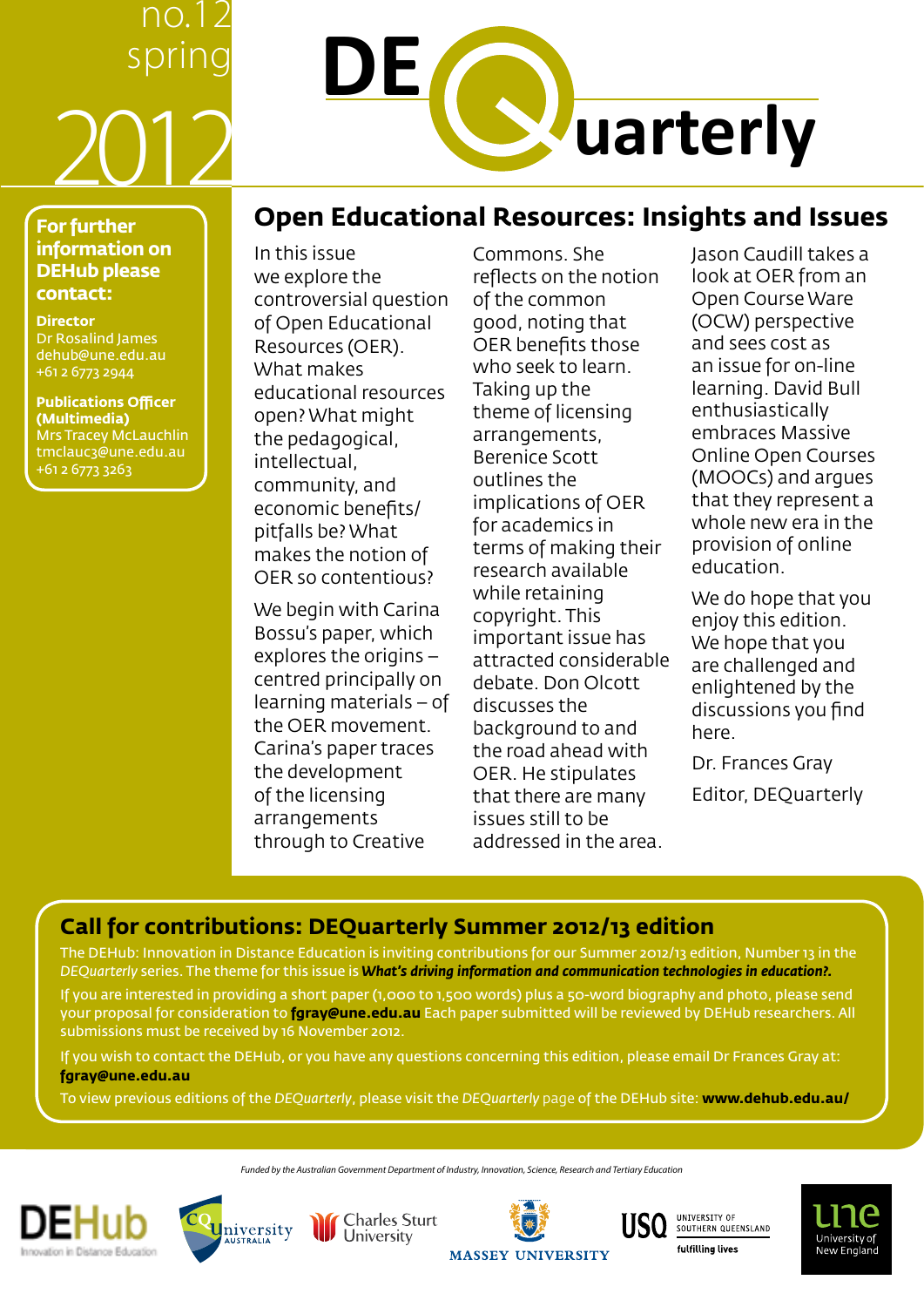## **The foundations of the OER movement and definitions**

arina Bossu is a Research Fellow in the Distance Education DEHub, University of New England. Carina Bossu has recently successfully completed her PhD with the University of New England (December 2009) titled "Higher Distance Education in Brazil: Policies, Practices and Staff Development". While completing her PhD, Carina participated in several research projects at UNE, with the most recent one being in the second semester of 2009 with the School Rural Medicine on "Peer Review of Tutoring". Carina has also taught at higher educational, vocational and TAFE levels in Brazil. Areas of interest include: staff development, higher and distance education, educational change and policy development, OERs and empirical research methodologies.

## **The foundations of the OER movement and definitions**

The Open Educational Resource (OER) movement represents one response to the limitations of the learning object (LO) portals created in the 1990s. Portals such as MERLOT, XenEdu and MarcoPolo held out the promise of online access to a wide range of reusable learning objects. In practice, these sites (and their content) fell short of expectations. The first problem was that no site provided access to more than a selection of the learning objects available. In part, this was due to exclusivity agreements between portals and software publishers. Another issue was cost. Many commercial learning objects were simply too expensive for classroom use. There were also no licensing standards, so educators had to negotiate individually for rights to modify those learning objects that were free for educational use (Downes, 2004).

The open source/free software movement provided a possible solution. Educators asked themselves if the answer was to share learning materials that they had created. The next step was to create an equivalent license to free/open source software for free/open content (Wiley, 2009). David Wiley was one of the first to attempt this development. Wiley and his collaborators released two open publication licences in the late 1990s: the Open Content Licence (OCL) and



the Open Publication Licence (OPL). Neither was perfect, but they pointed the way forward (Wiley & Gurrell, 2009).

The launch of the world's first open educational content repository by Connexions, at Rice University in Texas, was in 1999. Connexions provided complete and reusable modules that could be freely reassembled by educators to form lessons or entire courses. At its launch in 2000, Connexions had no less than 200 modules (Wiley & Gurrell, 2009). Almost immediately, the limits of older learning object repositories and websites became apparent. Currently, Connexions has approximately 20,963 reusable modules distributed in 1,244 collections, including textbooks, journal articles and so forth. Over two million users access these resources per month (Connexions, 2012). Educationalists no longer had to buy or beg to access learning resources; they could simply use and share them.

In 2002, the OER movement received new momentum from the release of the Creative Commons licences. These were not only more flexible than the previous licences available for educational content in the market, they were also better written and easier to understand (Bissell, 2009). The Creative Commons licenses granted authors the rights to share their work with others to use, repurpose and distribute at no charge. Today, these licences have become the standard licenses for the sharing of OER materials (Bissell, 2009; Bissell & Boyle, 2007; Wiley & Gurrell, 2009). With the release of the Creative Commons licences, the core elements were in place for the OER movement to expand.

## **Definitions**

Since first coined by United Nations Educational, Scientific and Cultural Organization (UNESCO) during the Forum on the Impact of Open Courseware for Higher Education in Developing Countries hosted by UNESCO in 2002, the term "open educational resources" (UNESCO, 2002) has been re-defined several times to meet the fast evolving pace of the movement and to fit into the diverse range of contexts that it has been applied to. A definition that tries to capture the changes is by the OER Foundation:

*Open Educational Resources (OER), are educational materials which are licensed in ways that provide permissions for individuals and institutions to reuse, adapt and modify the materials for their own use. OER can, and do include full courses, textbooks, streaming videos, exams, software, and any other materials or techniques supporting learning.* (OER Foundation, 2011).

There is a growing consensus that OER ideally need to incorporate three interrelated dimensions:

- $\blacksquare$  Educational values OER should be free;
- **Pedagogical utility OER should** embed the permissions of the 4Rs (reuse, revise, remix and redistribute); and
- $\blacksquare$  Technology enablers technology and media choices should not restrict the permissions of the 4R framework. (WikiEducator, 2012).

Additionally, to be considered an OER, such resources must "reside in the public domain or have been released under an intellectual property license that permits their free use or re-purposing by others" (Atkins, Brown, & Hammond, 2007, p. 4). A few educationalists go even further. Downes (2007, p. 31) includes in his definition of OER "all the supports for an educational system". The philosophy behind the OER movement is "that of making educational materials a common or public good from which all, in theory, can benefit, but most especially those who receive the least benefit from current systems of educational provision, whether publicly or privately funded" (Lane, 2008, p. 149). Many share Lane's view.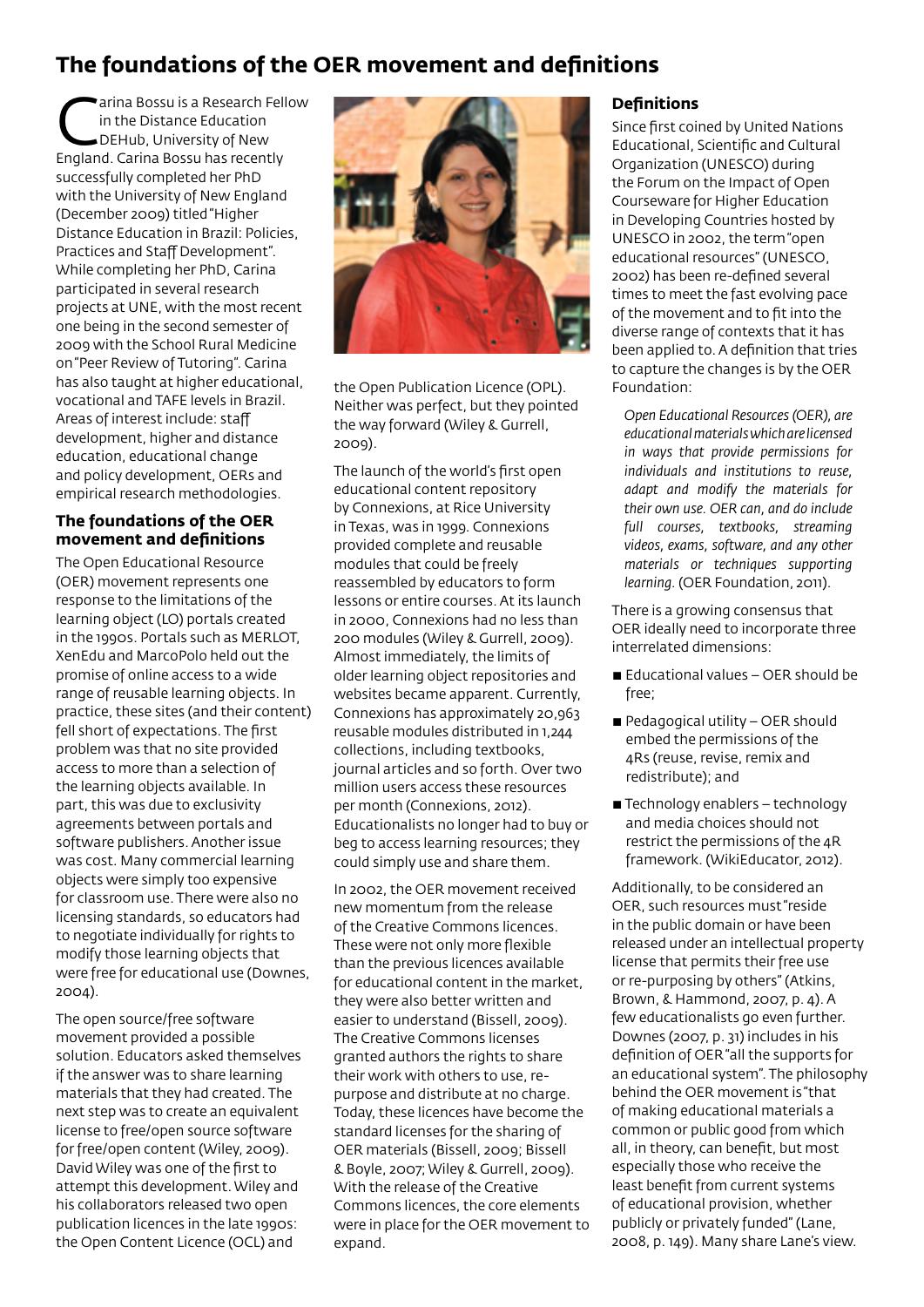### **References**

- Atkins, D. E., Brown, J. S., & Hammond, A. L. (2007). *A review of the open educational resources (OER) movement: Achievements, challenges, and new opportunities. Report to The William and Flora Hewlett Foundation.* Menlo Park, California: William and Flora Hewlett Foundation.
- Bissell, A. N. (2009). Permission Granted: Open Licensing for Educational Resources. *Open Learning, 24*(1), 97-106.
- Bissell, A. N., & Boyle, J. (2007). Towards a Global Learning Commons: ccLearn. *Educational Technology Magazine: The Magazine for Managers of Change in Education, 47*(6), 5-9.
- Connexions (2012). Public Lenses Connexions. Retrieved October 15, 2012, from [http://cnx.org/content/](http://cnx.org/content)
- Downes, S. (2004). Learning Objects: Resources for Learning Worldwide. In R. McGreal (Ed.), *Online Education Using Learning Objects* (pp. 20-29). London: RoutledgeFalmer.
- Downes, S. (2007). Models for Sustainable Open Educational Resources. *Interdisciplinary Journal of E-Learning and Learning Objects, 3*, 29-44.
- Lane, A. (2008). Widening participation in education through open educational resources. In T. Liyoshi & M. S. Vijay Kumar (Eds.), *Opening up education: The collective advancement of education through open technology, open content and open knowledge* (pp. 149-163). Cambridge: The MIT Press.
- OECD. (2007). *Giving knowledge for free: The emergence of open educational resources*. Retrieved from [http://www.oecd.org/](http://www.oecd.org/dataoecd/35/7/38654317.pdf) [dataoecd/35/7/38654317.pdf](http://www.oecd.org/dataoecd/35/7/38654317.pdf)
- OER Foundation. (2011). *OER Foundation FAQs - What are OERs?* Retrieved December 26, 2011, from [http://wikieducator.org/](http://wikieducator.org/WikiEducator:OER_Foundation/FAQs/Open_Education_Resources/) [WikiEducator:OER\\_Foundation/](http://wikieducator.org/WikiEducator:OER_Foundation/FAQs/Open_Education_Resources/) [FAQs/Open\\_Education\\_Resources/](http://wikieducator.org/WikiEducator:OER_Foundation/FAQs/Open_Education_Resources/)
- WikiEducator. (2012, 21 June 2012). Defining OER. *Open content licensing 4 educators.*[Retrieved](educators.Retrieved) September 27, 2012, from http://wikieducator. org/Educators\_care/Defining\_ OER#Towards\_a\_definition\_of OER for a sustainable open education\_ecosystem
- Wiley, D. (2009). *A brief introduction to open educational resources.* Paper presented at the Transformative Potential of Open Educational Resources (OER), SPARC-ACRL Forum, 2009 American Library Association Midwinter Meeting. Retrieved from [http://vimeo.](http://vimeo.com/3508555) [com/3508555](http://vimeo.com/3508555)
- Wiley, D., & Gurrell, S. (2009). A Decade of Development. *Open Learning: The Journal of Open, Distance and e-Learning, 24*(1), 11-21.

## **Making your research output OER (Open Education Resources) accessible**

erenice Scott has a BA from the University of New England and a Graduate Diploma in Information and Library Studies from Curtin University. She has been Copyright Officer at the University of New England for ten years. In that time she has seen the rise of Open Access to academic research and an increased interest in Creative Commons Licencing.

This article discusses how academic and research authors can use Creative Commons licencing to take their Open Access (OA) research not only through cost barriers but also through the barriers of reuse. By using Creating Commons licencing, authors can make their research output OER accessible and free for others to use and reuse.

The OA movement has emerged as a force in the scholarly publishing landscape, and universities, funding bodies and publishers have all responded. Australian universities have established institutional repositories which seek to provide open access to the research output of their researchers. There is also a growing expectation from users and funding bodies that publically funded research



will be available as OA. In addition, traditional publishers are devising new OA publishing models that do not impact on their bottom line: these include delayed OA and OA that is paid for by authors or their institutions. The end result is generally free, online, world-wide access for readers. Under the traditional publishing and subscription model, this content may only have been accessible on a subscription basis to institutional and individual readers; OA publishing is a significant change.

OA is about making content available to readers by removing the barriers between researchers – the content creator – and research users. In so doing, OA maximises the *accessibility* of published research, which allows for more efficient feed-in to the research cycle. Providing free, online access to research is relatively easy and potentially yields immense benefits.

Free access to research publications does not mean that anyone is free to reuse the<work.OA>content, like all published work, is protected by copyright. Except for reading it, users are only able to reuse OA content under the restricted provisions of fair dealing. In general, users will need to seek copyright permission to quote substantially from published research or to use it in a new or derivative work, even if access to the original content was free.

Lack of certainty about who owns the rights (author, publisher or funding body) and inability or unwillingness to contact the copyright owner, may prevent published research from being used and from achieving its potential reach. Copyright in work, such as research papers, lasts for 70 years after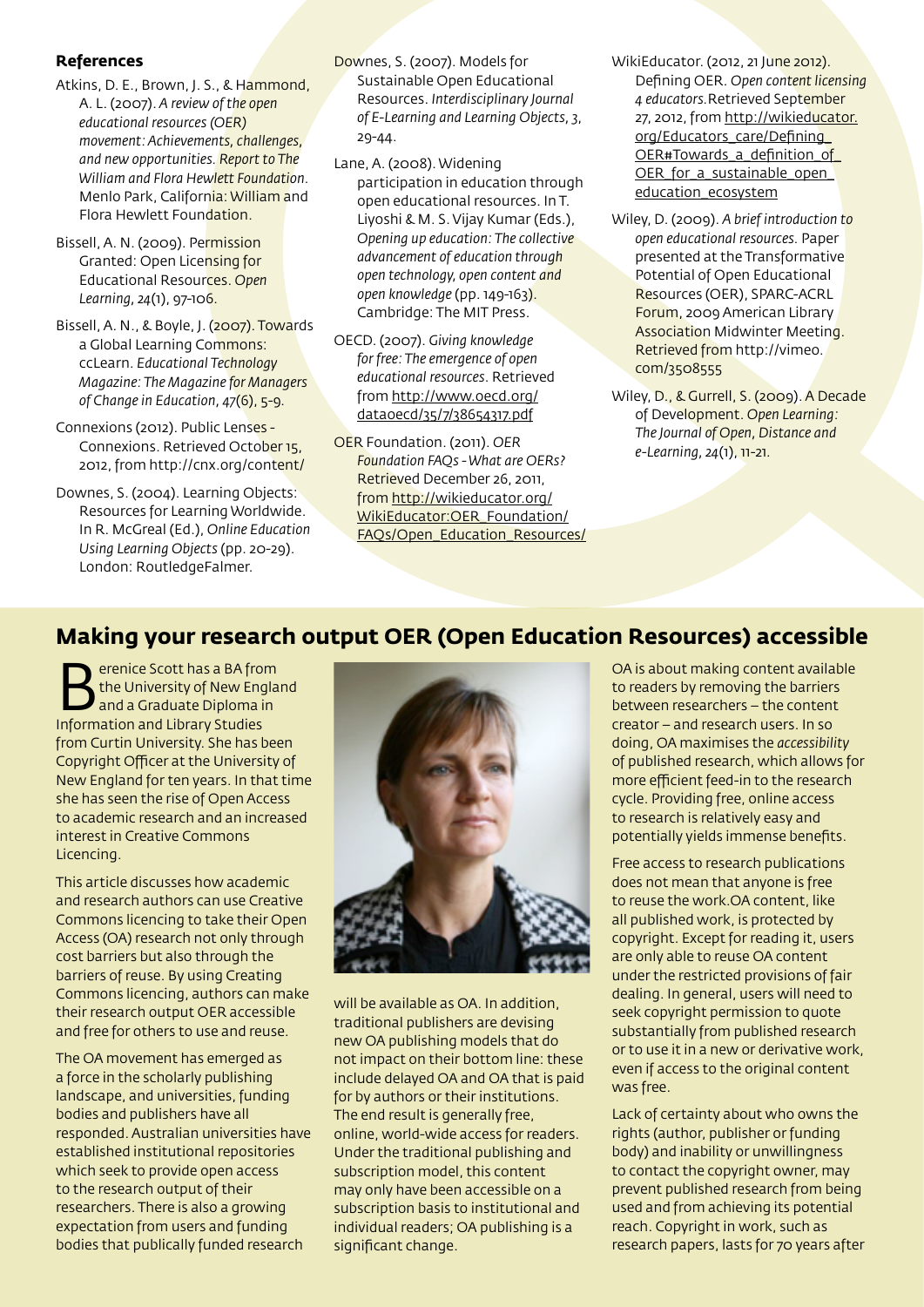the death of the author, so barriers to gaining permission to use content increases as time <passes.Unless>it is easy for readers to distribute and build on researchers' scholarly output in new ways, the research findings risk being underused or becoming orphaned.

## *Creative Commons Licences require that the author or creator of the work be credited*

Just as copyright owners can decide to make their research accessible to readers by removing reading *cost* barriers through OA, they can make the content available for others to reuse in new ways: by removing permissions barriers. OA is, by definition, free to access and read, but for it to be free from restrictions, the copyright owner must provide certainty to the user about how the content may be used.

Creative Commons (CC) licences are widely accepted as a means for copyright owners to licence others to use their work in particular ways without the need for *permissions* to be sought. By applying a CC licence to a work at the point of publication or submission to an institutional repository, authors can invite certain uses of their work by others without relinquishing copyright ownership. Importantly, every CC licence requires that reuse include attribution of the source, ensuring the author's work is properly acknowledged and cited.

Resource sharing platforms such as Flickr, Megatune, Slideshare, Internet Archive and Mixter actively encourage the use of CC licencing to grant others certain rights to use content. The Public Library of Science (PLOS), BioMed Central and Hindawi are examples of Open Access publishing that maximise readership and accessibility of research by providing free worldwide open access to content under CC<licencing.More> specifically, access is under a CC Attribution (CC BY) licence; this is an important differentiation.

The CC BY licence, already used by PLOS and BioMed for nearly ten years, is the most generous CC licence for the user. Under a CC BY licence, a work can be used by others in any way at all, including commercially and in derivative works. The only requirement is that the original work be cited. While it may be tempting – or seem responsible – for an author to apply

additional CC licence elements, such as no-derivatives, non-commercial use and share-alike, these can confuse users and potentially limit use rather than enable<it.For> example, by applying the non-commercial (NC) element in a licence, the author may feel that s/he is making a good choice by preventing others from making *profit* from your work. In practice such authors are probably preventing others from using their work at all.

The CC BY licence is the only CC licence that allows works to be incorporated into *all* other CC licencing and reuse situations, even if these new situations impose restrictions. With a CC BY licence, a work can continue to be disseminated and used in new ways under any licence terms, whether the licence terms are equal or more restrictive. It is likely that content made available under conditions more restrictive than a CC BY licence will be avoided in newly developed content, including OER, except via a link to the original.

The CC BY licence should be the licence of choice for authors wanting to disseminate their research to the widest possible audience. Content that is available to be discovered, accessed and reused free of encumbrance (other than the firmly established scholarly practice: the right for an author to be acknowledged and cited) is more likely to be used. Frequently accessed publications raises the author's research profile, giving global reach to his/herresearch and, in turn, to the profile of their institution or funding body.

In the Web 2.0 world of blogs, wikis and social networking communities, content is not static. Web 2.0 encourages individual and group participation to author, sample, repurpose and share content by emphasising participation and interaction. This collaborative publication process is ongoing, involving constant change to content. Developers of OER and others involved in Web 2.0 know that CC BY licenced content has more value to them than content protected behind a paywall or restrictive licence conditions. Content developers can automatically include CC BY licenced content in new works because of the certainty the licence provides. The result is that knowledge is shared and research can continue to grow.

There is one more condition that is required to open up access and reuse: file type. Logically, if a licence permits a resource to be reused and modified, it makes sense to disseminate the file in

a format that can easily be edited and used under permitted<terms.Editable> file formats such as HTML, RTF and PNG allow for reuse and modification, while formats such as PDF prevent content from being altered and reused.

Authors and copyright owners have unprecedented access to technology to make their content easily available. So too, users of content rely on these technologies to share, develop and repurpose content. As authors, researchers can demonstrate their willingness to engage in collaboration and reuse by licencing and making their research output available to others in a way that easily facilitates openness and sharing.

Creative Commons Australia: [http://creativecommons.org.au/](http://creativecommons.org.a/learn-more/licences) [learn-more/licences](http://creativecommons.org.a/learn-more/licences) gives more detail of the licence elements and standard licences

#### **Bibliography:**

Creative Commons Australia. (n.d.). About the Licences. Retrieved from [http://creativecommons.org.au/learn](http://creativecommons.org.au/learn-more/licences)[more/licences](http://creativecommons.org.au/learn-more/licences)

Daught, G. F. (2012). Open access Journal of Southern Religion adopts Creative Commons Attribution license. Retrieved from [http://oaopenaccess.](http://oaopenaccess.wordpress.com/2012/08/27/open-access-journal-of-southern-religion-adopts-creative-commons-attribution-license/) [wordpress.com/2012/08/27/open](http://oaopenaccess.wordpress.com/2012/08/27/open-access-journal-of-southern-religion-adopts-creative-commons-attribution-license/)[access-journal-of-southern-religion](http://oaopenaccess.wordpress.com/2012/08/27/open-access-journal-of-southern-religion-adopts-creative-commons-attribution-license/)[adopts-creative-commons-attribution](http://oaopenaccess.wordpress.com/2012/08/27/open-access-journal-of-southern-religion-adopts-creative-commons-attribution-license/)[license/](http://oaopenaccess.wordpress.com/2012/08/27/open-access-journal-of-southern-religion-adopts-creative-commons-attribution-license/)

Graf, K., & Thatcher, S. (2012). Point & Counterpoint: Is CC BY the Best Open Access License? *Journal of Librarianship and Scholarly Communication, 1*(1), eP1043. Retrieved from [http://dx.doi.](http://dx.doi.org/10.7710/2162-3309.1043) [org/10.7710/2162-3309.1043](http://dx.doi.org/10.7710/2162-3309.1043)

Hoorn, E. (2005). Repositories, Copyright and Creative Commons for Scholarly Communication. *Ariadne,* 45. Retrieved from [http://ariadne.ac.uk/](http://ariadne.ac.uk/issue45/hoorn/) [issue45/hoorn/](http://ariadne.ac.uk/issue45/hoorn/)

McNally, M. B. (2012). Democratizing Access to Knowledge: Find Out What Open Educational Resources (OER) Have to Offer. *FIMS Presentations,* Paper 13. Retrieved from [http://ir.lib.uwo.ca/](http://ir.lib.uwo.ca/fimspres/13) [fimspres/13](http://ir.lib.uwo.ca/fimspres/13)

OECD (2007). *Giving Knowledge for Free.* Retrieved from [http://www.oecd.org/](http://www.oecd.org/dataoecd/35/7/38654317.pdf) [dataoecd/35/7/38654317.pdf](http://www.oecd.org/dataoecd/35/7/38654317.pdf)

Thatcher, S. G. (201[0\)](http://search.proquest.com/indexingvolumeissuelinkhandler/44187/Copyright+$26+New+Media+Law+Newsletter/02010Y07Y01$232010$3b++Vol.+14+$283$29/14/3?accountid=17227) *Copyright & New Media Law Newsletter 14*(3)[,](http://search.proquest.com/indexingvolumeissuelinkhandler/44187/Copyright+$26+New+Media+Law+Newsletter/02010Y07Y01$232010$3b++Vol.+14+$283$29/14/3?accountid=17227) 7-9.

Suber, P. (2004-2012). *Open Access Overview: Focusing on open access to peer-reviewed research articles and their preprints.* Retrieved from [http://www.](http://www.earlham.edu/~peters/fos/overview.htm) [earlham.edu/~peters/fos/overview.](http://www.earlham.edu/~peters/fos/overview.htm) [htm](http://www.earlham.edu/~peters/fos/overview.htm)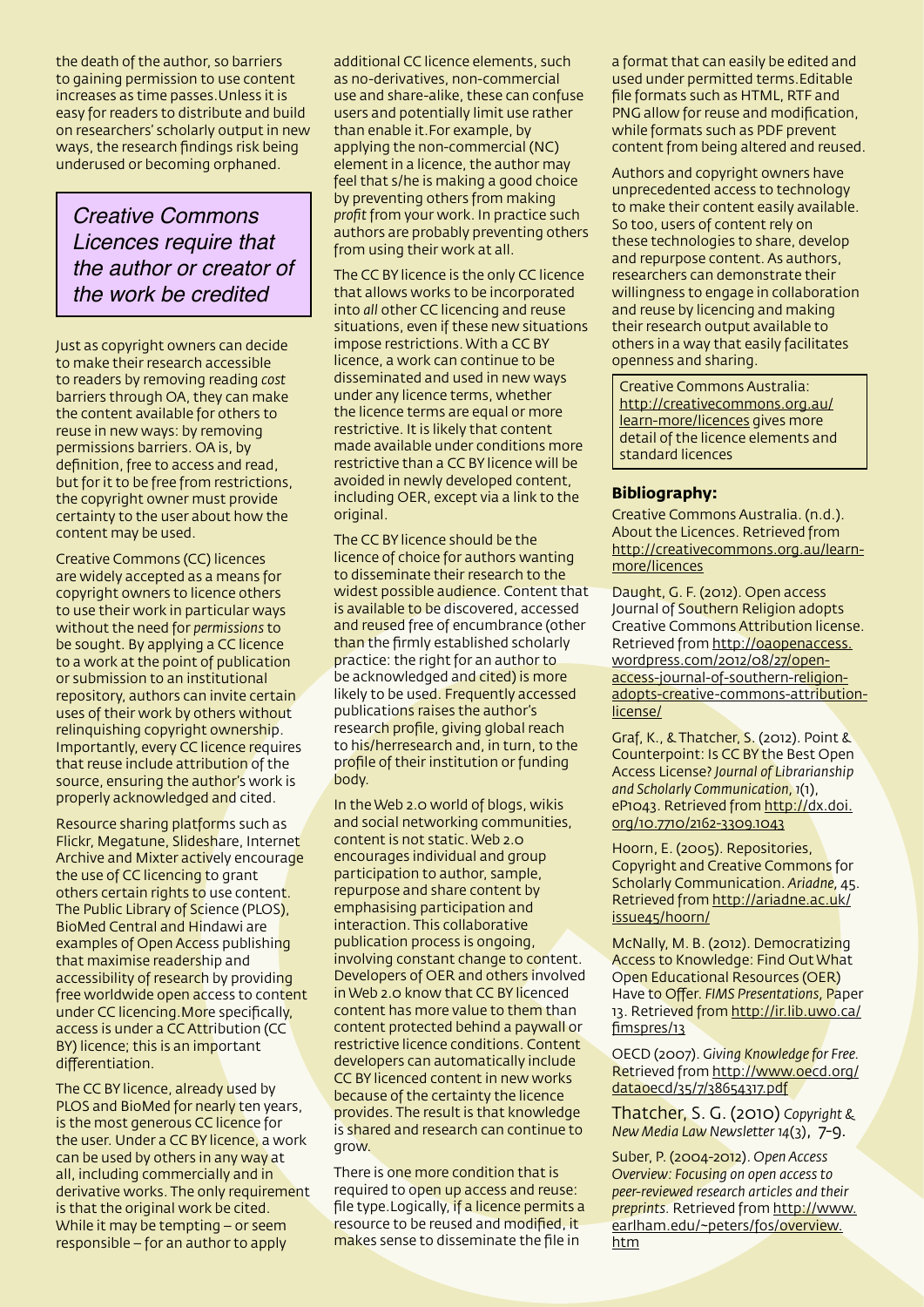## **OER Adoption, Use and Impact: It's About Time!**

The Dealer Contact Contact Contact Contact Contact Contact Contact Contact Contact Contact Contact Contact Contact Contact Contact Contact Contact Contact Contact Contact Contact Contact Contact Contact Contact Contact Con manager of strategic planning and engagement at the Higher Colleges of Technology (HCT) system office in the United Arab Emirates. He is former Chief Executive of The Observatory on Borderless Higher Education (OBHE) in the UK and former Chairman of the Board of Directors and President of the United States Distance Learning Association (USDLA).He is also a Fellow of the European Distance and eLearning Network (EDEN). He was a former member of the external Strategy Group of the Open University, served on the UK Online Learning Task Force (2009-2011); and is a Fellow of the Royal Society for the Arts (FRSA).Dr. Olcott holds an honorary appointment as adjunct Professor of Education with the Faculty for the Professions at the University of New England, Australia and as adjunct Professor of Education in the University of Maryland University College masters in distance education program.

#### **Introduction**

In my recent article entitled *OER Perspectives: Emerging Issues for Universities (Olcott, 2012)*, published in a Special Issue (OER and Social Inclusion) of *Distance Education (ODLAA, 2012)*, I identified a few select OER issues facing colleges and universities across the globe. The range of scholarly articles in this edition was impressive and my commentary only touched on a small piece of the OER iceberg: the need to blend OER with institutional management structures; considering the formal and informal uses of OER; developing sustainable business models for OER; expanding greater awareness across the global higher education sector about the 'benefits continuum' of OER; the evolving linkages between OER and Open Educational Practices (OEP); and faculty and student incentives for OER <use.Whilst>these are important, they are certainly not all inclusive or reflective of the diverse continuum of opportunities and challenges for OER adoption, use and impact. Discussing all of these issues would, obviously, take more time.



In retrospect, I kept thinking that perhaps I was missing something of critical importance that, though less obvious, was right in front of me. Indeed, I use the OER iceberg analogy here because, despite the magnitude of the iceberg one observes floating on top of the ocean, I was reminded that seven-eigth of an iceberg is hidden under the surface. In other words, one can miss the essence of something if one is too focused on the obvious. What critical dimension was I missing that was hidden under the exposed OER iceberg?And, incidentally – if the reader is pondering that quintessential question – the answer is NO, I'm not suggesting that the OER movement is heading for a similar fate as the *Titanic*.

Today, in our rapidly changing and fast-paced world, there is a tendency to expect results and impacts immediately. Moreover, many have come to expect that fast results must be synonymous with progress, quality and impact. Educational innovations have become the equivalent of fast food – place your order, roll it out, and a brave new world is on the horizon. In the higher education sandbox, this translates to the axiom that we must be fast if we are to effectively compete in the marketplace.

There is an element of truth in this axiom, however: 'fast' is not synonymous with 'responsive'; 'fast' is not the equivalent of 'quality'; and 'fast' is certainly not the 'silver bullet' for ensuring new revenues, rapid market penetration and enhanced prestige and credibility for a university. In retracing the evolution of open and distance learning over the past twenty years, what was hidden under the exposed OER iceberg became readily apparent. The issue is 'time'.

#### **Lessons from Open and Distance Learning**

'If we only had more time…' so the prevailing wisdom goes: more time to develop OER; more time to reflect; more time to refine; more time to play golf; more time for Facebook; more time to write; more time to read; more time to cook; more time to sew; more time for the kids; more time to re-charge our iPads; more time for the theatre; more time to relax; and simply more time for life.

We have heard it all before … make time, take a course on time management, plan your day more effectively (prioritise), plant a tree, write an article …. the list is endless of all the things we could accomplish if we only had more time. After all, we have control over time don't we? … or do we? And of course patience is a virtue as long as we don't have to practice it.

Let's look at how this elusive resource known as 'time' seems to be just out of our grasp and how it relates to the future adoption, use and impact of OER.

transformational period for higher education (HE). The rhetoric was visionary– the optimism was ubiquitous – the results, however, fell well short of our early expectations. It made no sense, what went wrong? We echoed all the right sound bites: access, equity, affordable, responsive, innovative, competitive, efficient and new revenue streams. We were on our way to an Orwellian paradise. Well almost. This was followed by the familiar anti-sound bites: faculty resistance, limited resources, 'we are a traditional university', lack of an institutional vision, and 'Open Distance Learning (ODL) is not quality f2f teaching'. Indeed, lingering on the pitch ready-to-enter-the-test-match-onceagain was that ageless and elusive obstacle that 'we simply don't have enough time to do it' – or at least 'to do it right'. (By the way, Australia won the test match (lol) on this occasion).

In retrospect, the issue was not just about time; it was the revelation that transformational innovations also need time: time for development; time for experimentation; time for pilots; time for assessment; time for discussions; and time for implementation, synthesis and adoption. Most ODL issues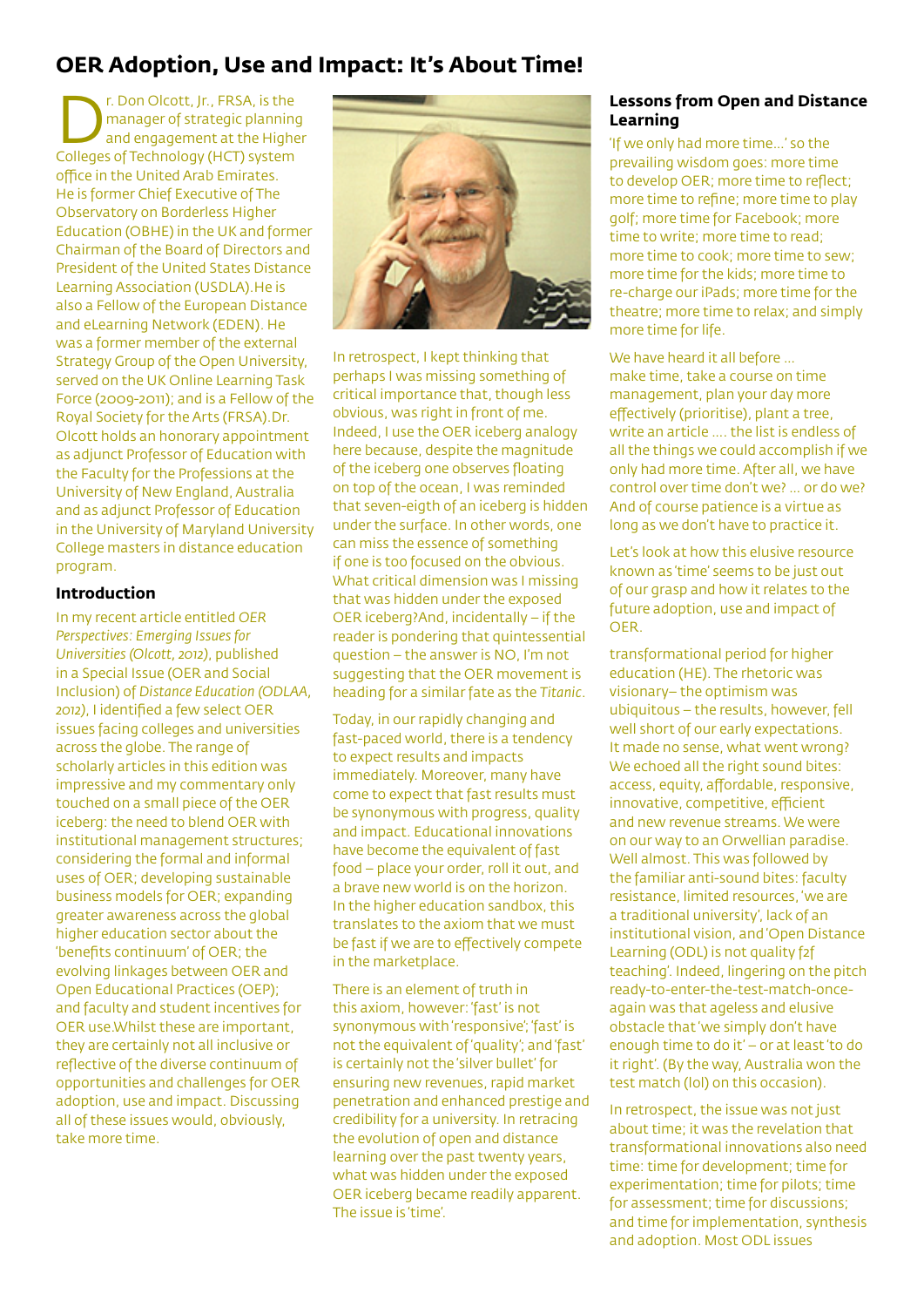prevalent in the early 1990s are still with us today. These were not resolved definitively, we have simply learned how to manage them better in the evolving HE environment. Perhaps this was the benefit from the passing of time and learning from our mistakes along the way.

We suffered from a collective amnesia about the essential timerelated components of innovation diffusion, product life-cycle models, the processes of social change that challenge conventional norms, and a myriad of political, economic, social and educational issues hidden under the exposed innovation iceberg. What appeared as clear sailing on the surface was an illusion and we hit the submerged part of the innovation iceberg. So what did we learn from this journey? A few lessons that may be instructive as we move forward with OER:

1. Innovations, regardless of their potential benefits, need time to be realigned with the normative status quo (inherently resistant to innovation) elements of social institutions (e.g. universities, K-12, business etc.).

2. Innovation diffusion and related issues are not necessarily resolved over time; we simply adapt and manage these better today because we have the benefit of past models, practices and available resources. Indeed, much of this learning emanates from our mistakes along the journey. Faculty incentives, funding, assessment, technology infrastructure, ODL planning, and many other issues for effective ODL institutions and programmes are on-going in 2012.

 3. ODL is not for everyone; many faculty and students never climbed on board – that's simply a fact of life. We must focus on serving the faculty and students who do embrace ODL. Some of our best faculty and students are still novices at technology – which is an insightful lesson in and of itself.

4. High quality open and distance learning programmes are not a result of technology. They are successful because of effective instructional design, teaching pedagogies, assessment practices, and engagement and interaction with students. Good teaching is good teaching whenever and wherever it occurs. And good teaching comes from creative and dedicated faculty.

Technology is important and is the vehicle, not the driver, of effective ODL.

5. The assimilation and adoption of innovations is an educative<process.We> must continually educate our diverse stakeholders about the benefits of ODL. It also means discussing the challenges. Most importantly, it means articulating to the primary users (faculty and students) how these innovations can positively impact their work, preferably without adding more work.

How can we apply these lessons to the adoption, use and impact of OER? Let's take a look at the road ahead.

Let's flashback to the early 1990s of the open and distance education evolution; the period was heralded as the beginning of a pivotal

#### **The Road Ahead for OER:It's About Time (and other things)!**

The OER movement in higher education is about a decade old. This is, relatively, a very short period of time given the diversity of competing innovations and new technologies in the 21st century higher education sector. It is worth noting that innovations are not only synonymous with technologies; we tend to link innovation and technology, but innovations include: creative practices, policies, assessment models and – yes – the re-packaging and distribution of content (Rogers, 2003). Educational technology is, however, a vital delivery venue for the distribution of OER. We have made considerable progress with OER in the first few years and that momentum is accelerating today. It is beyond the scope of this commentary to highlight the diverse range of organisations that have pioneered this movement, particularly in developing countries where proprietary content is often cost prohibitive.

At the same time, we must be patient and let OER develop in the context of our educational systems and societal institutions. Undoubtedly, OER development is much more than an issue of time. It is also an issue of money and human<resources.Despite> all the gains we have made with OER, the lack of sustainable business models remains a major challenge. The concept of free content is relative – and maintaining, modifying, managing, distributing and housing OER take organisational resources.

Indeed, there appears to be some similarities between ODL development in the early 1990s and the emergence of OER in recent years, which provides useful lessons. Firstly, we need to temper our expectations and recognise that key OER challenges will take time to resolve. We need to experiment and pilot new models of OER distribution, management, and application. We need to refine licensing agreements, explore the feasibility of mega-repositories across sectors, and we need to engage in a serious dialogue about where OER fits in the mainstream university teaching and learning arsenal for both formal and nonformal uses.

Secondly, just as ODL challenged the historical tenants of f2f classroom teaching in universities, the unleashing of open content challenges the proprietary providers of educational content and their exclusive domain and control of this resource. OER challenges the status quo of this domain and our dialogue needs to bring together visionary professionals from both sides to explore a win-win coexistence for the future.

Reminiscent of the ODL revolution, criticisms about the quality of open and distance learning remain even today. Indeed, these criticisms are healthy and remind us that quality <matters.We>have the benefit of these lessons and can apply them to how we position OER in the mainstream of higher education, K-12, and other social institutions that manage and distribute content. There are, and will continue to be, vocal critics of OER whose rhetoric will echo that 'open and free' content will inextricably result in lower quality educational materials for faculty, students and the public.

Thirdly, and similar to the ODL evolution, we will need to clearly develop and articulate the benefits continuum of how OER are valueadded resources for faculty and students. We live in a ubiquitous information and knowledge society and it is still unclear where OER fits within the formal and nonformal use continuum of education. The issue of faculty incentives for ODL remains with us in 2012. Similarly, the issues of incentives and practical benefits of OER for faculty will also have to be considered sooner rather than later. We must also educate our key stakeholders about the potential benefits and applications of OER.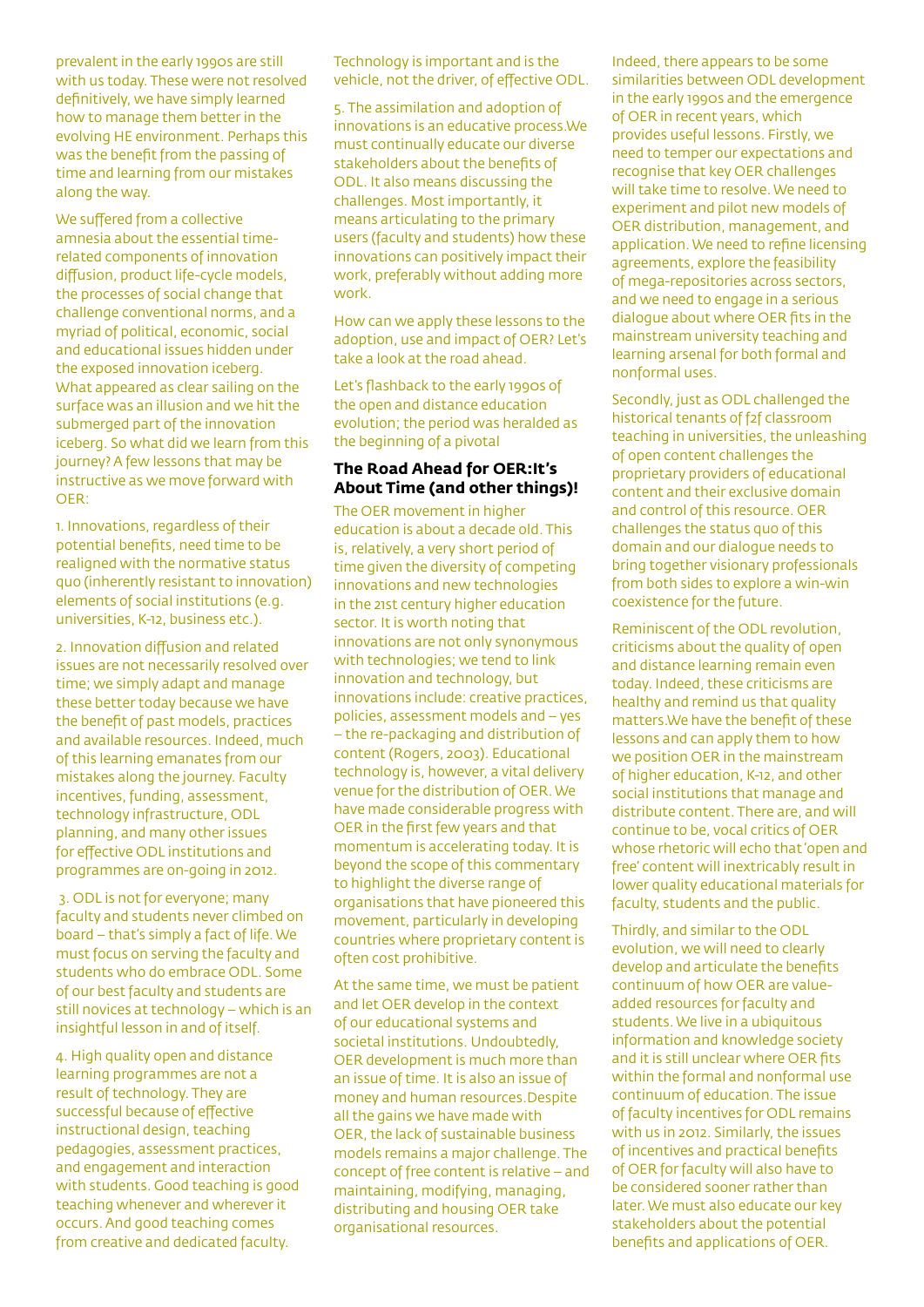Fourthly, universities will have to examine the transition from OER to Open Educational Practices (OEP). What are the optimum management structures for OER in the university? During the1990s, ODL development grappled with what type of organisational structures should govern an institution's ODL portfolio, where should ODL be housed in the institution, and what academic and administrative policies were needed to manage ODL? And – yes – this took years to refine before the field elevated our practices to address these issues better. It seems ironic now, but this author worked for a university that had five (5) LMS systems running at the same time because online teaching and learning was in its infancy. Everyone was competing to be the lead innovator of ODL on the campus. Perhaps we needed to go through this process to get to the other side. Today, this would be considered the epitome of poor planning and inefficiency by any standard.

Lastly, we must recognise that the development and sustainability of high quality OER rests with our content experts (faculty and others) working in concert with instructional designers, assessment specialists and researchers to create optimum content. Educational technologies will be essential to promote OER access, distribution and sharing of these resources. Online access to OER will drive this distribution network. In sum, OER will be a collective institutional effort focused on serving faculty and students and other key stakeholders

#### **Summary**

Today, there are many issues submerged under the exposed OER iceberg that will need to be resolved on the journey ahead. Giving this process the necessary time and patience will be essential for refining OER adoption, use and impact. This commentary has drawn upon lessons from the ODL evolution in the early 1990s to highlight some striking similarities with the OER movement. OER are already having a significant impact on educational access and content delivery across the <globe.These> impacts will continue as educators develop new approaches to the distribution, management and use of educational content.

The OER movement will require universities to examine the benefits and incentives that these resources bring to effective teaching and learning for faculty and<students.Faculty> incentives, the transition from OER to OEP, and developing the optimum OER management structures will likely be on the agenda for most [institutions.](institutions.Moreover) [Moreover](institutions.Moreover), we must develop flexible business models for OER sustainability and scalability. This may be the most important issue to address on the road ahead. It's about time we moved forward in addressing these issues and embracing the OER journey.

As you may surmise, there are many other issues relative to OER that I would have liked to address …. 'only if I had more time' – or so the story goes.

#### **References**

ODLAA. (August 2012). Special issue: OER and social inclusion. *Distance Education*, *33*(2),

Olcott, D. (2012). OER perspectives: emerging issues for universities. *Distance Education*, *33*(2), 283-290. doi:10 .1080/01587919.2012.700561

Rogers, E. M. (2003). *Diffusion of innovations* (5th ed.). New York: Free Press.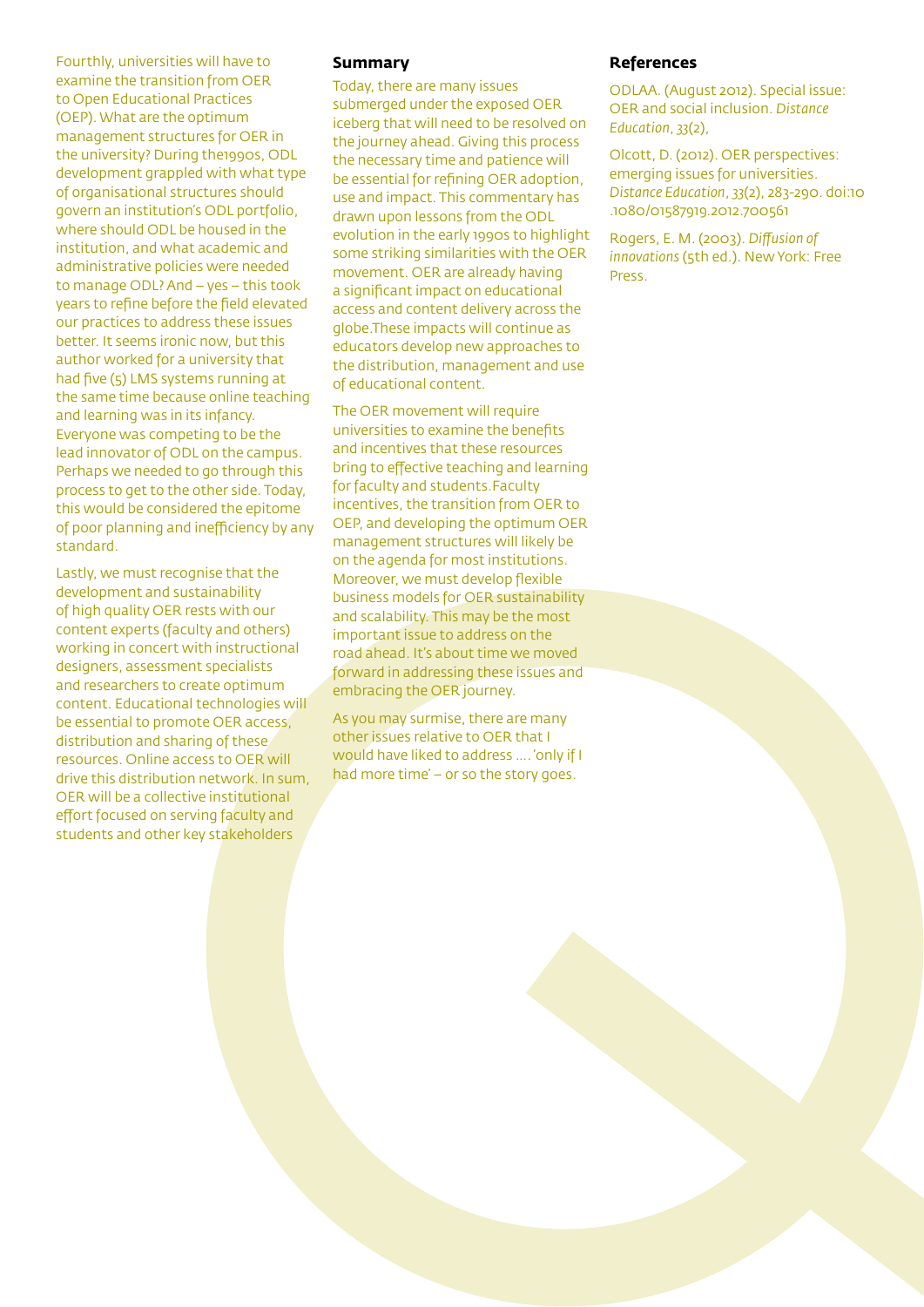## **Open, Closed, or Something Else?: The Shift of Open Educational Resources to Credentialed Learning**

**Department Caudill holds a PhD in<br>Instructional Technology and<br>San MBA from the University<br>of Tennessee, Dr. Caudill's research** Instructional Technology and an MBA from the University of Tennessee. Dr. Caudill's research interests are in online learning and technology integration with a focus on applying strategic and marketbased perspectives to e-learning. He is an experienced faculty member and technologist.

Open Educational Resources (OER) and Open Course Ware (OCW) are energising concepts for education. The opportunity for anyone around the world to have access to lessons from the best scholars in any discipline, anywhere in the world, speaks directly to the core ambitions of educators everywhere. Ossiannilsson and Creelman (2012) state that, "The initial idea of OER was to widen access to education, provide freedom for learners and take advantages of global experience and knowledge through networking" (p 12). In fulfilling this mission, the technology has found success and has a future of even greater successes with computing devices and mobile data access becoming more available around the world.

A longstanding problem with providing educational materials this way, however, has been the question of how a successful student can prove that they have completed the course of study, acquired the skills and can offer greater value to an employer as a result. In a perfect, world knowledge itself would be sufficient to provide people with opportunities for advancement but, in the existing market, almost everything requires some kind of credentialing. OER and OCW have traditionally lacked this option; the learning is there, but it is not confirmed by a trusted third party.

This has, in large part, led to the current shifts of what were OER and OCW platforms moving to serving as providers of credentialed learning experiences. In most cases the content of the courses remains freely available, but the testing and credentialing stage demands a, usually, small fee. From a financial perspective, these small fees have the potential to generate big incomes, perhaps best exemplified by the millions of dollars being invested by organisations offering such credentials.



Coupled with this shift towards credentialed learning outcomes is the growth of Massively Open Online Courses (MOOCs). In some cases, the lines between credentialed OER, OCW and for-profit MOOCs are blurred, and in other cases they are virtually nonexistent – as in the cases of universities marketing their OER or OCW content through a MOOC interface and charging fees for the credentialing. These partnerships and combinations of organisations are quickly evolving, with new announcements sometimes coming every week. During the writing of this article MOOC provider, Coursera, added seventeen more universities to its list of clients and will begin offering their courses (Young, 2012).

OER resources are also directly participating in credentialed learning in a MOOC format. The Creative Commons has partnered with several universities to develop the OER university (OERu). The goal of this operation will be to provide, "... the opportunity to acquire formal academic credit at greatly reduced cost when compared to full-tuition studies" ([http://creativecommons.org/weblog/](http://creativecommons.org/weblog/entry/31947) [entry/31947\)](http://creativecommons.org/weblog/entry/31947). The first OERu course is open for enrollment at the time of this writing, 'AST1000, Regional Relations in Asia and the Pacific', offered by Australia's University of South Queensland. The course will begin on 23 November 2012 and many other courses from other partner universities are scheduled to launch throughout 2013. The ultimate goal of OERu is to award a bachelor's degree on the basis of credentialed OER learning experiences.

The potential exists for this shifting focus of OER and OCW to bridge the gap between the current state of online education and what has always been the envisioned outcome of education. From its earliest days, online education was foreseen to be a world-changing opportunity that would deliver higher education to disenfranchised groups of all types. In many ways it has done just that, with non-traditional students earning undergraduate and graduate credentials through online institutions in circumstances that might have prevented such success through traditional delivery systems. Geographical disadvantages have also been overcome in many cases, with online programs allowing educational access to those who do not live near physical campuses and also to members of the military and others whose extensive travel or frequent moves make traditional education difficult.

Concurrently, however, there have been very real shortcomings to the dominant, perhaps even traditional, models of online education. Most concerning is the issue of cost. While early advocates of online education predicted that there would be drastically reduced costs in online versus on-ground programs, time has proven this concept to be incorrect. In fact, the start-up of an online class is actually more expensive than a traditional course. Over time this expense decreases, but there are still substantial costs involved in offering online courses in the dominant format. This high cost of provision equates to high costs of tuition. which works against the concept of providing educational opportunities to disenfranchised groups.

Recently, the issue of student costs for online program has begun to receive some very unwanted attention. This attention comes from sources such as the United States Department of Education, regional accrediting bodies, and many different legal teams pursuing charges against online degree providers. Clearly, the cost issue, combined with questionable results, has reached a critical point in the development of online education.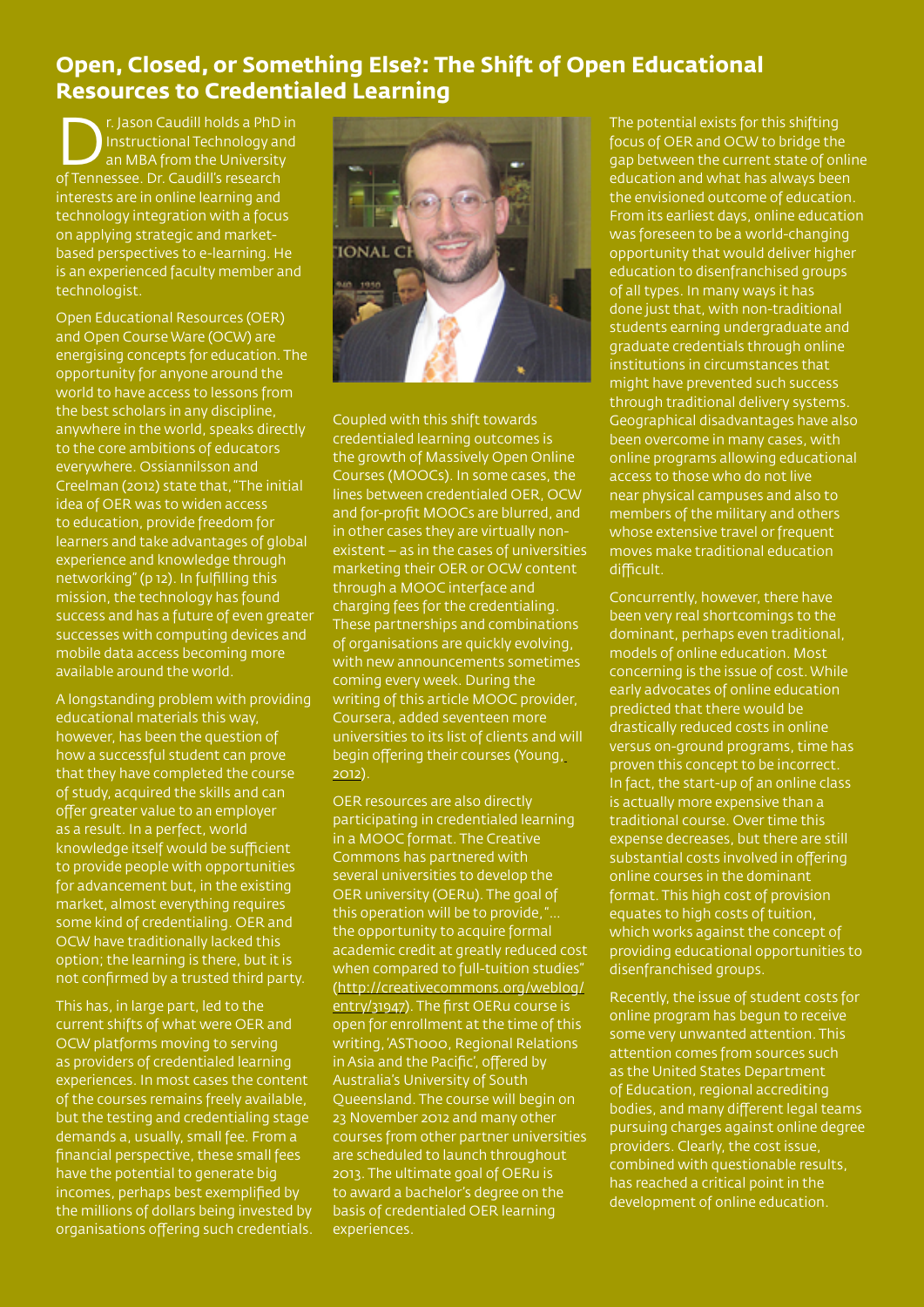The development of the OER model of online education may be a solution to the existing problems in the system. "*The Open Education Resource (OER) for assessment and credit for students*  initiative aims to develop a "parallel learning universe" to augment and add value to existing postsecondary education provision by creating flexible pathways for learners using open learning materials hosted on the Internet to earn credible credentials from accredited higher education institutions" (Mackintosh, McGreal, & Taylor, 2011, p 4). These credentialed OER programs are, fundamentally, a MOOC delivery; freely available material is openly accessed by massive numbers of learners and credentialing is provided in an efficient manner with minimum faculty resources.

From a business model perspective MOOCs are a very traditional concept; they are low-cost products sold for low prices but at extremely high volumes. Working with this model, a MOOC provider has the potential to generate substantial incomes while delivering a quality product to a large audience. This is where more traditional online education efforts have failed: class sizes have, by necessity been small; the instructor workload has been high; and, as a result, the costs have been high.

The state of the market today places MOOCs in an early stage of market development. They are growing rapidly, but at the time of this writing are still an introductory product. There are many providers that offer the opportunity for students to earn a credential, but currently the credentials are basically certificates of completion for individual courses. There are signs, however, that this is likely to change in future. During the writing of this article, Colorado State University-Global Campus announced that it will be the first university to allow transfer credit for a Udacity class (Mangan, 2012).

Today, there is one MOOC and the one OERu that can award university credit hours. But, with so many OER, OCW and MOOC resources coming into the market – many provided by prestigious universities – it is easy to envision a time when entire degrees may be obtainable through this format. There are, of course, logistical obstacles to be addressed as the transformation occurs. Valid assessment is perhaps

the most critical, a way to ensure that those receiving the credit from these courses are the same people who are taking and passing the assessments. While a critical issue, this is also one that has been faced from the very beginning of online education and, to date, has been successfully managed.

With the rise of all types of open learning resources, the future for online education has returned to what it once was, a promise for all people, everywhere, to have affordable, accessible education opportunities. The coming years will tell the story of what open learning will become – and it will likely be different from any current predictions, but the size and scope of this movement is simply too great for educators to ignore.

#### **References**

Mackintosh, W., McGreal, R., & Taylor, J. (2011). *Open education resources for assessment and credit for students' project: Towards a logic model and plan for action.*  Retrieved from: [http://auspace.](http://auspace.athabascau.ca/bitstream/2149/3039/1/Report_OACS-FinalVersion.pdf) [athabascau.ca/bitstream/2149/3039/1/](http://auspace.athabascau.ca/bitstream/2149/3039/1/Report_OACS-FinalVersion.pdf) [Report\\_OACS-FinalVersion.pdf](http://auspace.athabascau.ca/bitstream/2149/3039/1/Report_OACS-FinalVersion.pdf)

Mangan, K. ( 2012). A First for Udacity: a U.S. University Will Accept Transfer Credit for One of Its Courses. *The Chronicle of Higher Education.* Retrieved September 6, 2012. from [http://](http://chronicle.com/article/A-First-for-Udacity-Transfer/134162/) [chronicle.com/article/A-First-for-](http://chronicle.com/article/A-First-for-Udacity-Transfer/134162/)[Udacity-Transfer/134162/](http://chronicle.com/article/A-First-for-Udacity-Transfer/134162/)

Ossiannilsson, E., & Creelman, A. (2012). From proprietary to personalized higher education – how OER takes universities outside the comfort zone. *Journal of e-Learning and Knowledge Society, 8*(1), 9-22.

Young, J. (2012). Coursera Announces Big Expansion, Adding 17 Universities. *The Chronicle of Higher [Education.](Education.Retrieved)* [Retrieved](Education.Retrieved) September 28, 2012, from: [http://chronicle.com/blogs/](http://chronicle.com/blogs/wiredcampus/coursera-announces-expansion-adding-16-universities/39964) [wiredcampus/coursera-announces](http://chronicle.com/blogs/wiredcampus/coursera-announces-expansion-adding-16-universities/39964)[expansion-adding-16-universities/39964](http://chronicle.com/blogs/wiredcampus/coursera-announces-expansion-adding-16-universities/39964)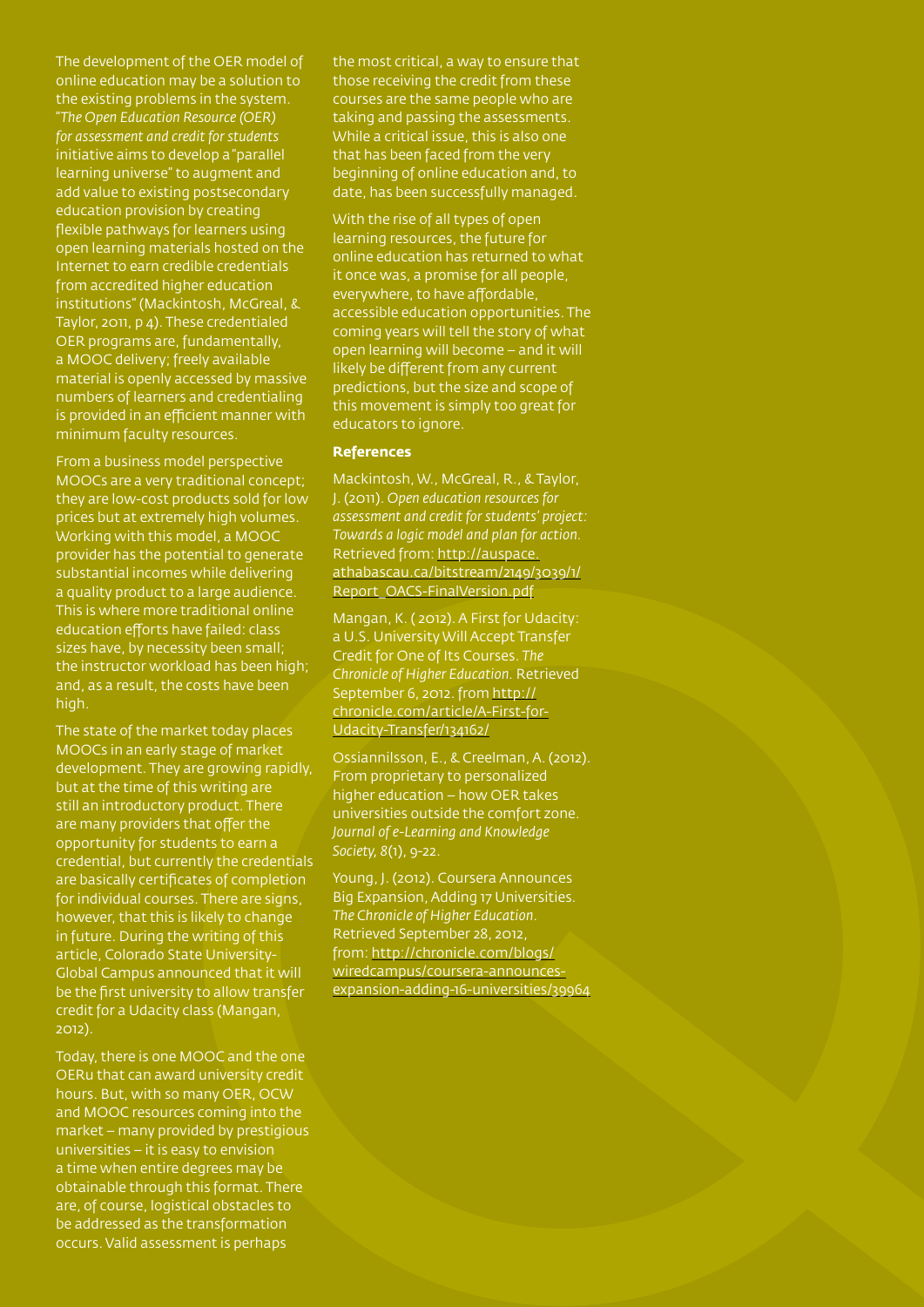## **From Ripple to Tsunami: The Possible Impact of MOOCs on Higher Education**

avid [D](B.Ed). Bull, Dip.T. (Flinders),<br>B.Ed. (NTU), M.Ed. (UNE) Grand Cert TSL (USQ). B.Ed. (NTU), M.Ed. (UNE) Grad Cert TSL (USQ).

David is the Director of the Open Access College at <USQ.He>has been involved in the provision of higher education for 30 years with a significant involvement over the last two decades in higher education preparatory programs. His research interests lie primarily with issues related to equity and access policy in higher education and preparatory program curriculum development and, more recently, Open Education Resources. He has extensive teaching, scholarship and consultancy experience associated with aspects of student diversity and the widening participation agenda in higher education.

There is no doubt that the recent emergence of MOOCs (Massive Online Open Courses) has rapidly rippled through the entire higher education sector fuelled by a concern that the new era of certified open education courses offered by elite US institutions could turn to a tsunami which could sweep away traditional models of course and program delivery and force the sector to quickly revisit their traditional operating practices.

MOOCs herald a new era in online provision of education. Several of the world's leading universities have forged alliances: edX is an alliance between MIT, Harvard and UC Berkley; while Coursera, established by Stanford University, has partnered with 33 other universities to offer MOOCs to mass audiences. The elite university brands of these institutions, coupled with quality content and online provision make MOOCs an attractive proposition for many prospective students. Their emergence has sent shock waves through the global education environment, pressuring institutions worldwide to recognise the changing face of higher education provision. Here in Australia, in rapid response to these developments, there have been recent announcements by both the University of Queensland, who see their MOOCs initiative as an integral component of their blueprint for technology enhanced learning [http://www.uq.edu.au/news/index.](http://www.uq.edu.au/news/index.html?article=25297) [html?article=25297](http://www.uq.edu.au/news/index.html?article=25297), and Melbourne University, who has entered into a



partnership agreement with Coursera, to commence the offering of MOOCs [http://www.campusreview.com.au/](http://www.campusreview.com.au/blog/features/it/melbourne-uni-offers-free-online-courses/) [blog/features/it/melbourne-uni-offers](http://www.campusreview.com.au/blog/features/it/melbourne-uni-offers-free-online-courses/)[free-online-courses/.](http://www.campusreview.com.au/blog/features/it/melbourne-uni-offers-free-online-courses/) Daniels (2012) recently noted "*There seems to be a herd instinct at work as universities observe their peers joining the xMOOCs bandwagon and jump on for fear of being left behind*".

While this new wave of open online content has shaken traditional institutions, MOOCs, at this stage, do not provide credit towards an undergraduate degree. They issue certificates upon successful completion of the course, wider recognition of which is yet to be fully determined. However, they clearly mark the direction of online and open education and the formal credentialing of courses undertaken in this mode may not be far away.

One such initiative is being forged by the OER Foundation [http://](http://wikieducator.org/OERF:Home) [wikieducator.org/OERF:Home,](http://wikieducator.org/OERF:Home) an independent, not for profit organisation which has established a strategic international alliance between institutional members of the Foundation to provide accredited and credentialed higher education awards. For all intending purposes, the first steps towards building an OER university (OERu). [http://wikieducator.](http://wikieducator.org/Towards_an_OER_university:_Free_learning_for_all_students_worldwide) [org/Towards\\_an\\_OER\\_university:\\_](http://wikieducator.org/Towards_an_OER_university:_Free_learning_for_all_students_worldwide) Free\_learning\_for\_all\_students [worldwide.](http://wikieducator.org/Towards_an_OER_university:_Free_learning_for_all_students_worldwide) Taylor (2007) proposed significant aspects of the model that the OERu will apply, including the concepts of volunteer academic support and formal credentialing of OER courses.

Led by Wayne Mackintosh, the OER Foundation has accrued an impressive list of highly regarded institutional members, including two Australian universities, Southern Queensland and Wollongong, all of whom share the foresight to recognise the momentum which OER is generating. As the OER movement grows further, other higher education institutions are being swept into recognising that they must participate in order to be well positioned for an increasingly open future for higher education. Why would a student continue to pay the high fees of a traditional degree when that same or a very similar qualification may soon be offered for free or at very little cost?

The movement towards credentialing of open, online courses will be further advanced in November this year when the University of Southern Queensland becomes the first anchor partner of the OERu to formally offer academic credit for an undergraduate course which it has developed entirely with OER, including reference to very many open access journals. The course, *Regional Relations in Asia and the Pacific*, will be the prototype offering of the OERu. It is a first year course in International Relations which employs a pedagogy of discovery. Students are placed at the centre of the learning process, discovering, evaluating and discussing OERs through a free ranging learning experience. The discovery process will further facilitate the development of digital learning literacies (Taylor, 2011).

The course will be accessible to the entire online global community. Those learners who formally register for assessment will pay a fee for this service. If the participation with MOOCs is used as a yardstick, then demand is anticipated to be substantial, although, tempered by the introduction of a cost recovery fee for assessment. As a result, the initial prototype offer will be capped to ensure that newly developed academic and administrative systems can be managed effectively. The aim of this manageable offer is to learn from the experience and refine the model ahead of further OERu developments which could possibly scale to thousands of formally registered students. The Open Access College (OAC) at USQ will provide the processes for registering,